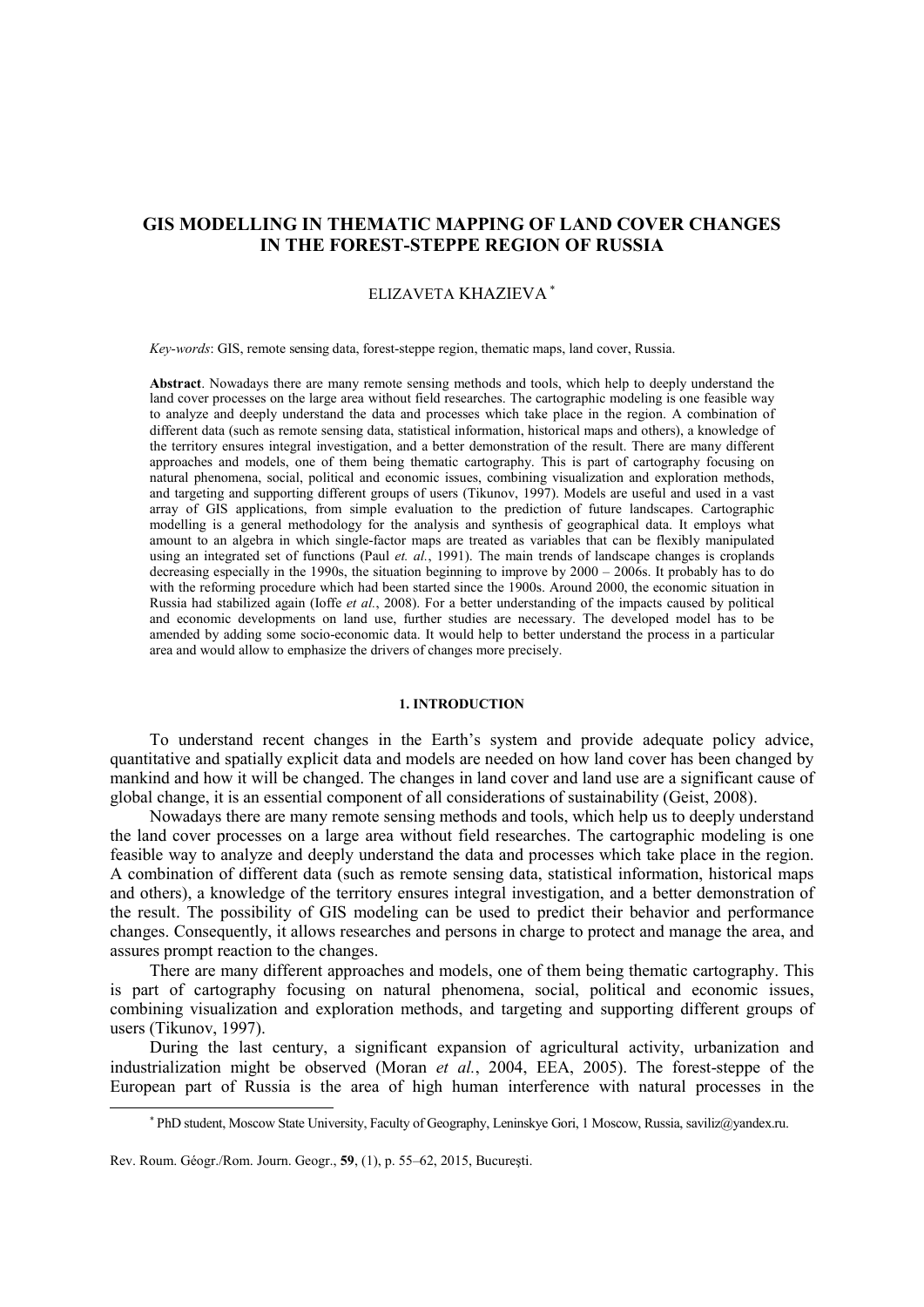landscapes. Therefore, it is necessary to observe the natural aspects and human activity as a united, inseparable system.

### **2. DATA AND METHODS**

Landscapes are complex, spatially heterogeneous systems with many properties and values: this makes classification and mapping difficult, especially at regional scales (Mucher *et al.*, 2010).

Based on the method of interpretation of landscape as function of different factors which include climate, geology and geomorphology, soils, vegetation and so on, it is possible to obtain the integrated data base of landscape characteristics.

We aimed to observe the land use/landscape change from 1981 to 2006 for the forest-steppe region. Then, using these data source as a land cover change information with the other variety of data related to the natural aspects we suggested to develop the integrated GIS model for the spatial identification and analysis of land cover dynamic. Remote sensing provides excellent methods for this objective, especially with regard to a large area such as the forest-steppe region in Russia (the approximate area is 400 000 sq. km).

For the spatial modeling of landscapes and habitats the Geographic Information System (GIS) combined with remote sensing approaches and available environmental data sets should be used. Burrough and McDonnel (1998) define GIS as a powerful set of tools for collecting, storing, retrieving at will, transforming and displaying spatial data from the real world for a particular set of purposes. Remote sensing is strongly related to GIS, since it is the science of obtaining information about an object, an area or phenomenon through the analysis of data acquired by a device that is not contact with the object or phenomenon under investigation (Lillesand *et al.*, 2008).

The different data sources have been used for the development of an integrated model, including climate data, soils, etc. (Table 1). In order to achieve the homogeneity of the variety of data a preprocessing should be fulfilled. In this case, we used the data sets for 1981, 1990, 2000 and 2006 derived from The Global Inventory Modelling and Mapping Studies (GIMMS) as a retrospective type of information. This is a global measure of normalized difference vegetation index (NDVI) covering a 22-year period. The GIMMS data set was originally generated to characterize biophysical change as defined in the International Satellite Land Surface Climatology Project (ISLSCP) Initiative II collection. NDVI, in general, is a vegetation index used in climate models and biogeochemical models to calculate photosynthesis, the exchange of CO2 between the atmosphere and the land surface, landsurface evapotranspiration and the absorption and release of energy by the land surface (Tucker *et al.*, 2004). This data set provides improved results based on corrections for calibration, view geometry, volcanic aerosols, and other effects not related to actual vegetation change. Data published in 2004 by a group of authors (Tucker, Compton, Pinzon, Jorge, Brown, Molly) and supported by the University of Maryland, USA, who also owns the copyright to the data. The horizontal resolution of these data sets varies depending on the area, in our case we have approximately 5 kilometers resolution.

There are only few datasets for the whole territory describing land cover: the Land Cover Map of Northern Eurasia. It represents the spatial distribution of the major vegetated and non-vegetated land cover types for the year 2000. Another one is the Global Land Cover Classification derived from AVHRR sensor and afterwards analyzed and improved using different additional information. In our case, we considered the data derived from The Global Land Cover Facility project (for 1992-1993) as a model of land cover classification. This global land cover products are much finer in resolution and classification. More than 200 high resolution scenes are used for land cover type confirmation. Most of the scenes used were acquired by the Landsat Multispectral Scanner System (MSS), and a few by Landsat Thematic Mapper and the LISS (Linear Imaging Self-Scanning Sensor). These data sets have 1 kilometers resolution. Scenes were considered unsuitable if haze or poor quality data obscured the scene, or if the cover types in the scene could not be visually distinguished (Boriah *et al.*, 2008). For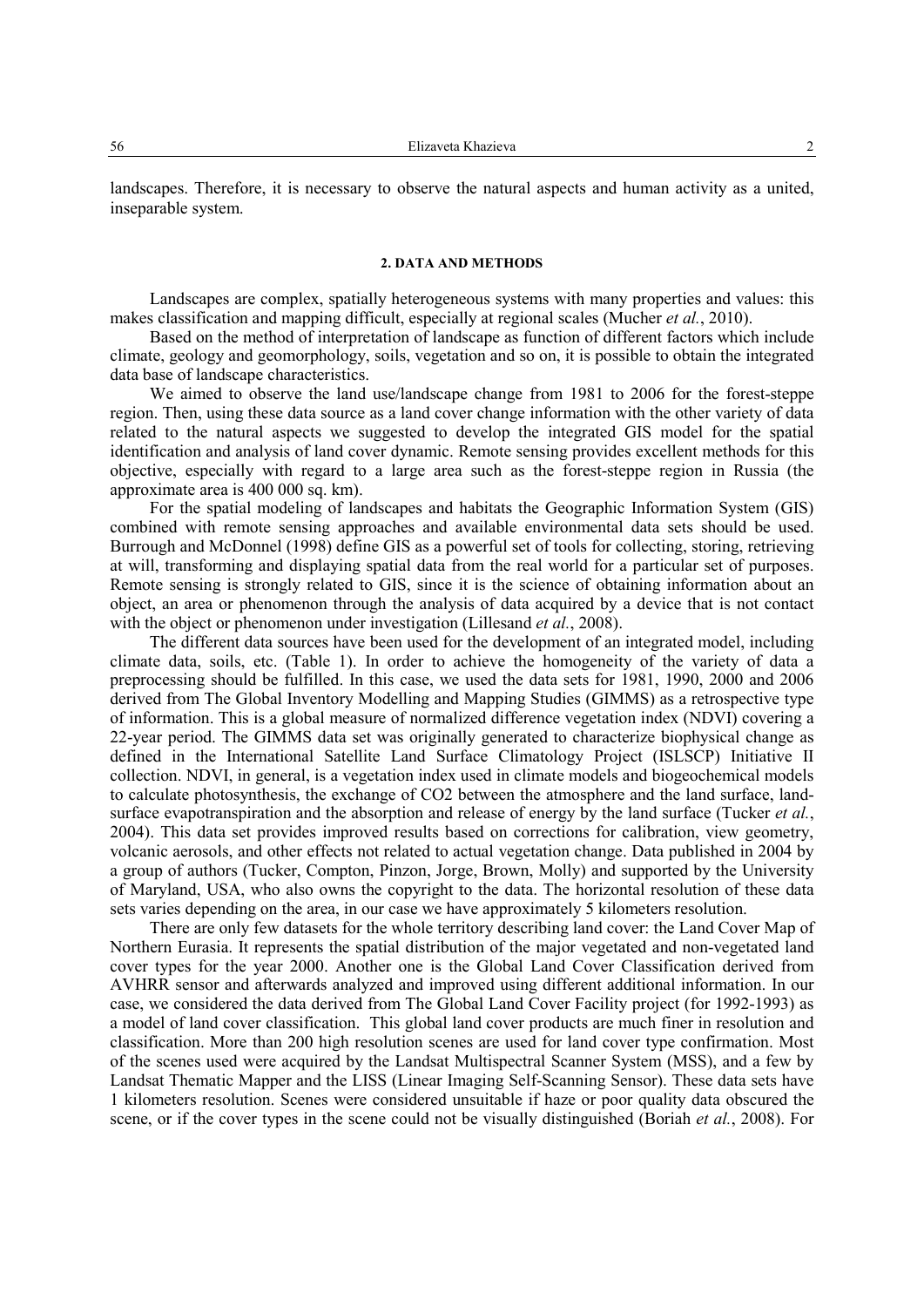most scenes, the project member aimed to identify only one cover type within the scene. It was possible, however, to identify more than one cover type in some scenes if croplands were visually identifiable based on the spatial patterns of fields or if vegetation maps showed the presence of clearly identifiable cover types (Hansen *et al.*, 2000). As an integral part of the GIS model the climate data should be included. In this case the four monthly variables: average minimum, mean, and maximum temperature and precipitation were implemented into the procedure. The data were compiled using monthly averages of climate as measured at weather stations from a large number of global, regional, national, and local sources, mostly for the 1950–2000 period. We interpolated these data using the thin-plate smoothing spline algorithm implemented in ANUSPLIN (Hutchinson, 2004). Then the data layers were generated through interpolation of average monthly climate data from weather stations on a 30 arc-second resolution grid (Hijmans *et al.*, 2005). As long as we considered the pragmatic approach (Mucher *et al.*, 2006), which led to the selection of different key data sources for identifying and delineating landscape units, the FAO soil database had been taken into account. This database provides information on the soil unit composition for each of the 15,773 soil mapping units. The database shows the composition of each soil mapping unit, and standardized soil parameters for top- and subsoil. A soil mapping unit can have up to 9 soil unit/topsoil texture combination records in the database.

Using Explicit Cross Tabulation function in GeoMedia Product (Intergraph Corp.) we have obtained the GIMMS images classified with GLCF parameters (Fig. 1). Afterwards it was possible to apply the schema of transformation to the four NDVI data sets. Consequently, land cover images for four periods of time (1981, 1992, 2000 and 2006) were derived.

| Data                  | Description                       | Source                                                        |  |  |  |  |  |
|-----------------------|-----------------------------------|---------------------------------------------------------------|--|--|--|--|--|
| Land Cover            | Land Cover Classification by      | http://www.landcover.org/data/landcover/                      |  |  |  |  |  |
| information           | <b>GLCF</b>                       |                                                               |  |  |  |  |  |
| GIMMS data<br>Landsat |                                   | http://glcf.umd.edu/data/gimms/                               |  |  |  |  |  |
| DEMs (SRTM,           |                                   | https://lpdaac.usgs.gov/products/aster_products_table;        |  |  |  |  |  |
| ASTER)                |                                   | http://earthexplorer.usgs.gov/;                               |  |  |  |  |  |
| Climate data          | Temperature, precipitation (past, | http://www.worldclim.org/                                     |  |  |  |  |  |
|                       | current, future)                  |                                                               |  |  |  |  |  |
|                       | Temperature Anomalies             | http://neo.sci.gsfc.nasa.gov/blog/2009/02/19/avg-lst-anomaly/ |  |  |  |  |  |
| Soils                 |                                   | http://www.fao.org/nr/land/soils/harmonized-world-soil-       |  |  |  |  |  |
|                       |                                   | database/download-data-only/ru/                               |  |  |  |  |  |

| ani |  |
|-----|--|
|-----|--|

The data sources used in the research

There were four categories of landscape which were used:

1. Croplands: lands with > 80% of the landscape covered in crop-producing fields. Note that perennial woody crops will be classified as the appropriate forest or shrub land cover type.

2. Grasslands: lands with continuous herbaceous cover and < 10% tree or shrub canopy cover.

3. Wooded Grasslands/Shrublands: lands with herbaceous or woody understories and tree canopy cover of  $> 10\%$  and  $< 40\%$ . Trees exceed 5 m in height and can be either evergreen or deciduous.

4. Mixed Forests: lands dominated by trees with a per cent canopy  $> 60\%$  and height exceeding 5 m. they consist of tree communities with interspersed mixtures or mosaics of needleleaf and broadleaf forest types. Neither type has  $\leq 25\%$  or  $> 75\%$  landscape coverage.

Spatio-temporal changes of land use analysis are significant for identifying dynamic changes in a certain period. The general analysis of the quantity, structure and environment of land-use change is useful to perceive the trend and character of land-use spatio-temporal change (Xin Сhang *et al.*, 2008). The transformation of landscapes is an inevitable step of their development. Globally, land cover today is altered principally by direct human use: by agriculture and livestock raising, forest harvesting and management and urban and suburban construction and development (Meyer, 1995). Hence, in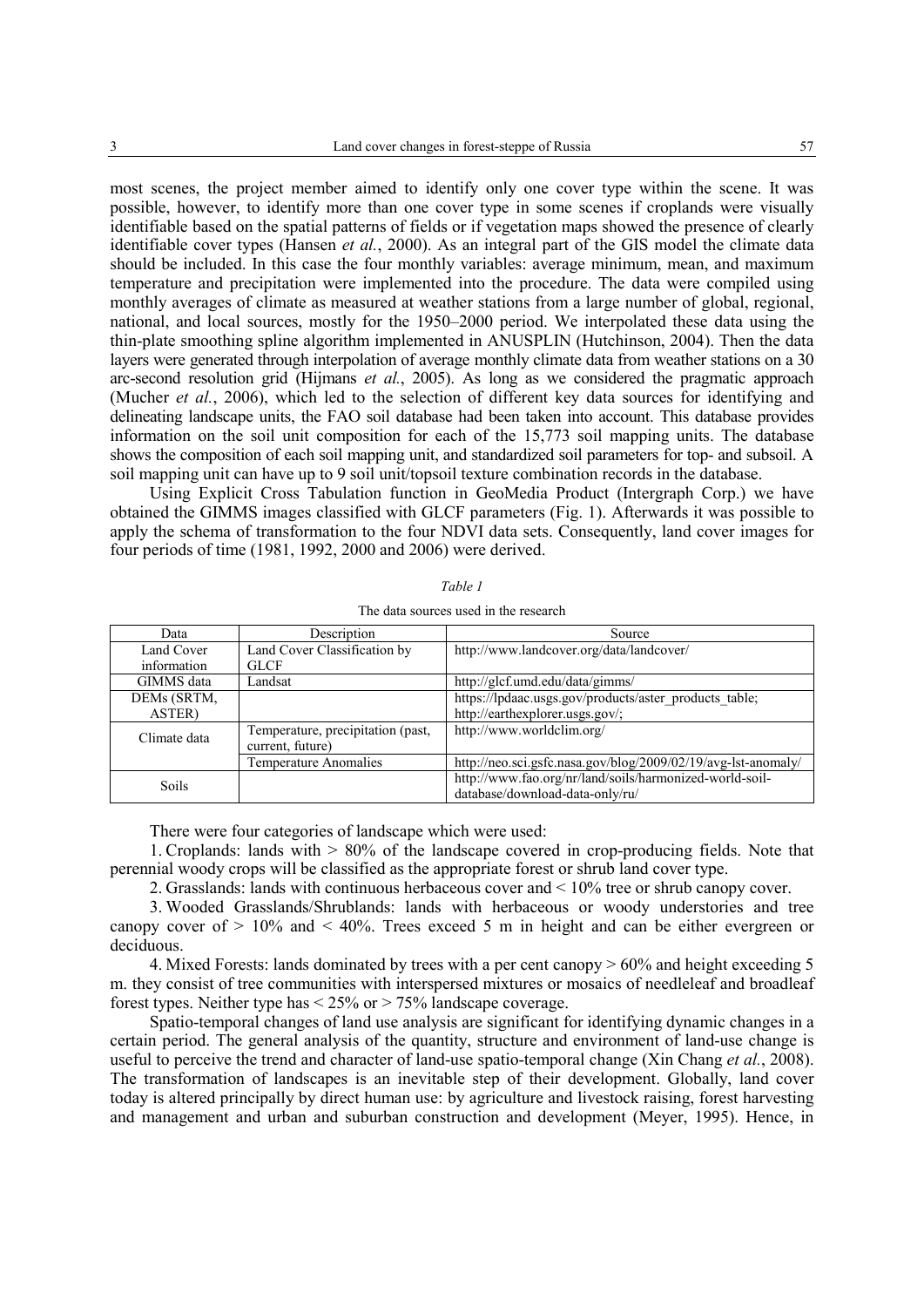order to use land optimally, it is not only necessary to have the information on existing land use land cover, but also the capability to monitor the dynamics of land use resulting out of both changing demands of increasing population and forces of nature acting to shape the landscape. Change detection is the process of identifying differences in the state of an object or phenomenon by observing it at different times (Singh, 1989). Change detection is an important process in monitoring and managing natural resources and urban development because it provides quantitative analysis of the spatial distribution of the population of interest. Using the change detection methodology for images which reflect the land cover types for four periods we could obtain the image of the transformation types (Figs. 2, 3).



Fig. 1 – The schema of NDVI and GLCF data integration, preprocessing and analysis.



Fig. 2 – The variety of land cover types transformation (1981–2006).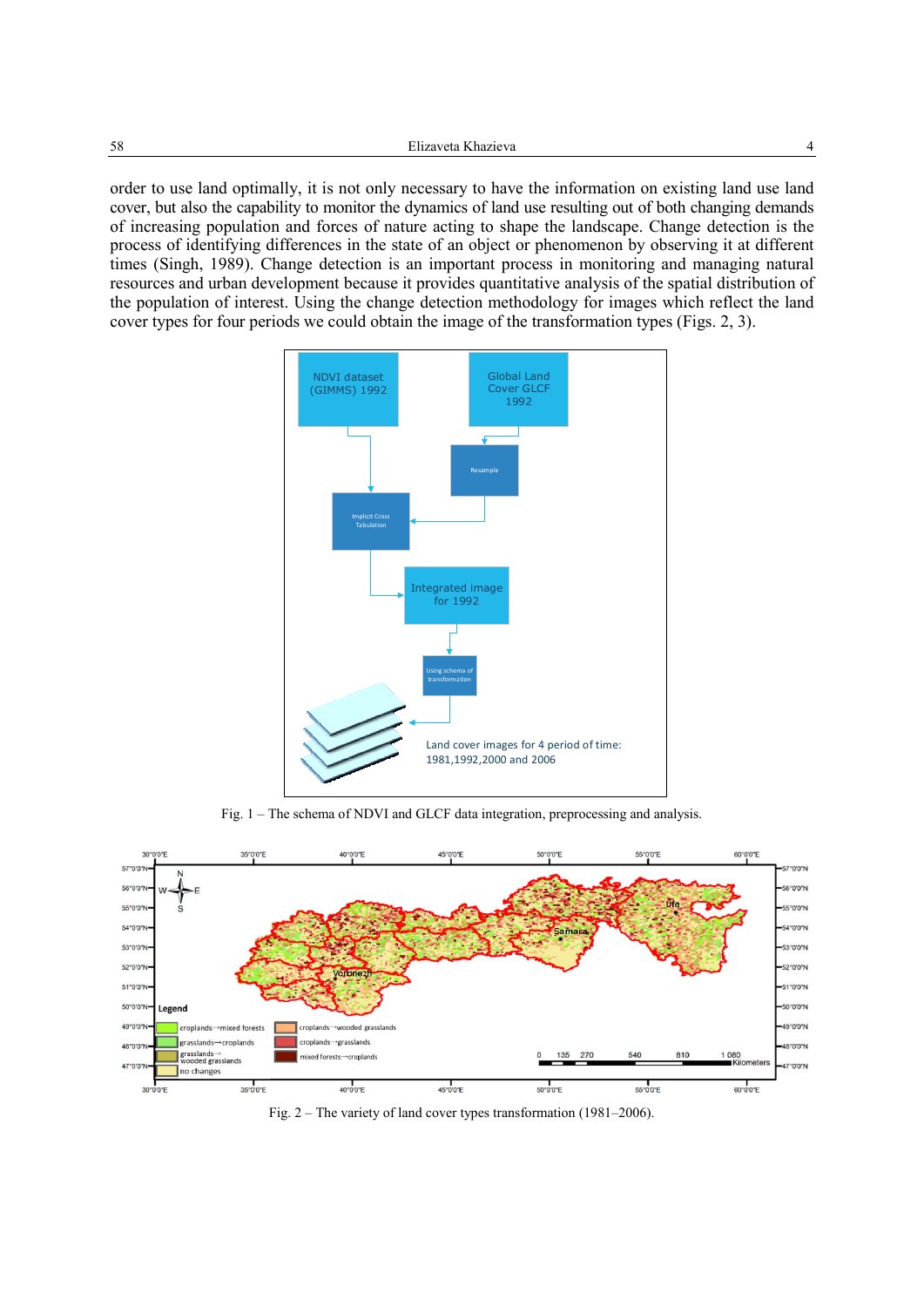

Fig. 3 – The distribution of prevailing land cover type (1980s–2006).

#### **3. GIS MODELLING**

Models are useful and used in a vast array of GIS applications, from simple evaluation to the prediction of future landscapes. Cartographic modelling is a general methodology for the analysis and synthesis of geographical data. It employs what amount to an algebra in which single-factor maps are treated as variables that can be flexibly manipulated using an integrated set of functions (Paul *et al.*, 1991). Generally, models are the sophisticated tools for characterizing and understanding environmental patterns and processes, and estimating the effects of environmental change at local, regional and global scales (Goodchild *et al*., 1993). Modelling of land use/cover and their changes depend on a variety of possible reasons. They could be roughly divided into two groups – the natural, biophysical conditions and the dominant socio-economic factors. However, at the regional scale the socioeconomic assessment could hardly be implemented, socio-economic indicators should be evaluated for the local units. In our case, the kind of impact of human activity had been taken into account as part of land cover use data.

Thus, there were used different "natural" data for developing the model, including ratio temperature and precipitation, the relief information (slope, curvature, roughness and absolute elevation), type of land cover transformation and soils data set (Fig. 4).

Afterwards segmentation techniques (Burnett, Blaschke, 2003; Lucas *et al.*, 2007) were used for the spatial identification of the landscape units. Segmentation (object recognition, based on spatial characteristics) is the process of identifying spatial units, which are mostly derived from satellite imagery. Classification was subsequently based on statistics from the core of pixels at the center of each object, thereby avoiding mixed pixels from the margins (Briggs, 2003). In this particular case, the segmentation was based on the thematic data layers; the ratio of the temperature to the precipitation, soils, data derived from DEM and types of land cover changes.

Based on a variety of input datasets we have distinguished 10 classes that are characterized by a unique combination of all input parameters (Fig. 5, Table 2).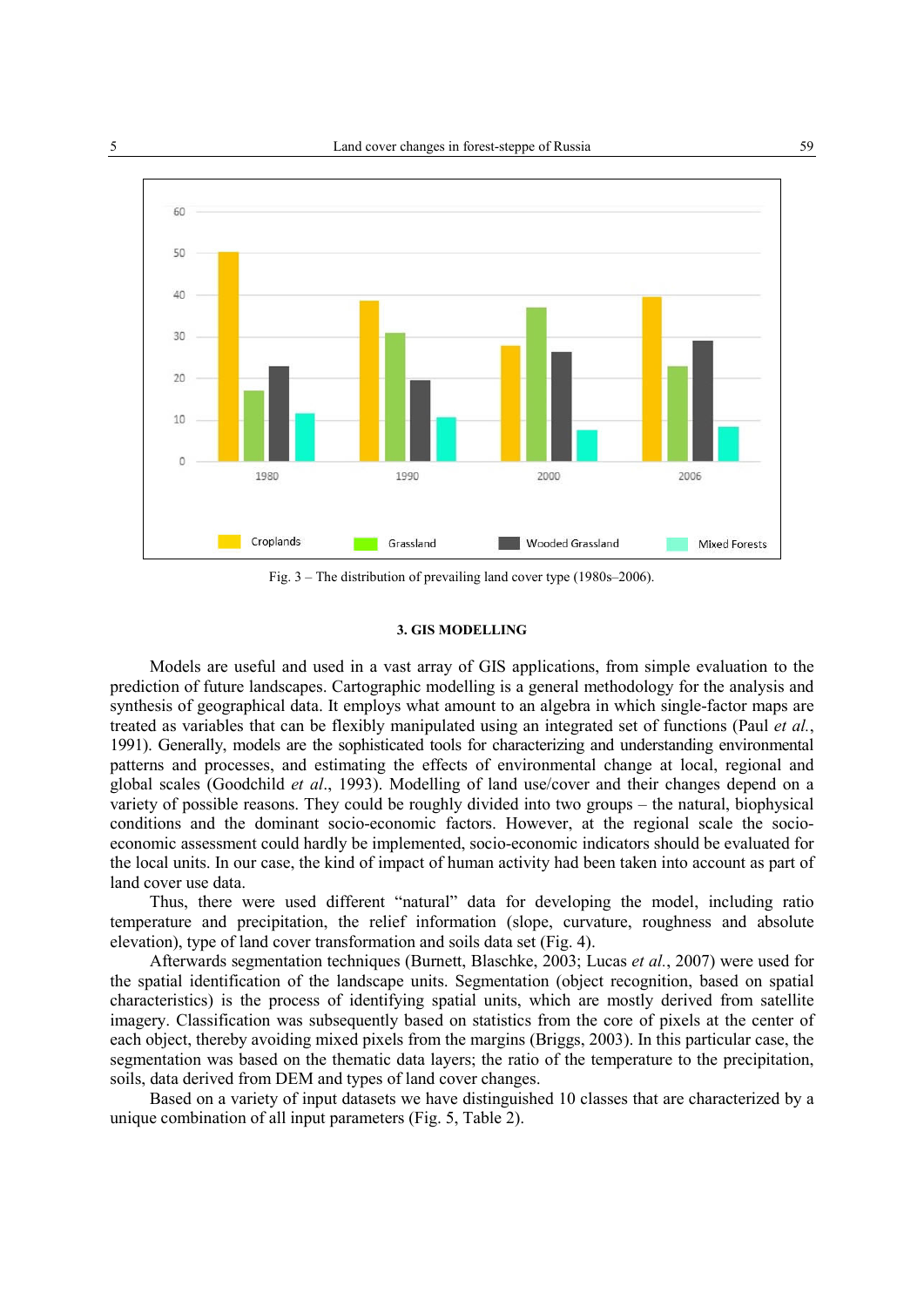

Fig. 4 – The integrated model of analysis of the input data.



Fig. 5 – Thematic image of variables combination.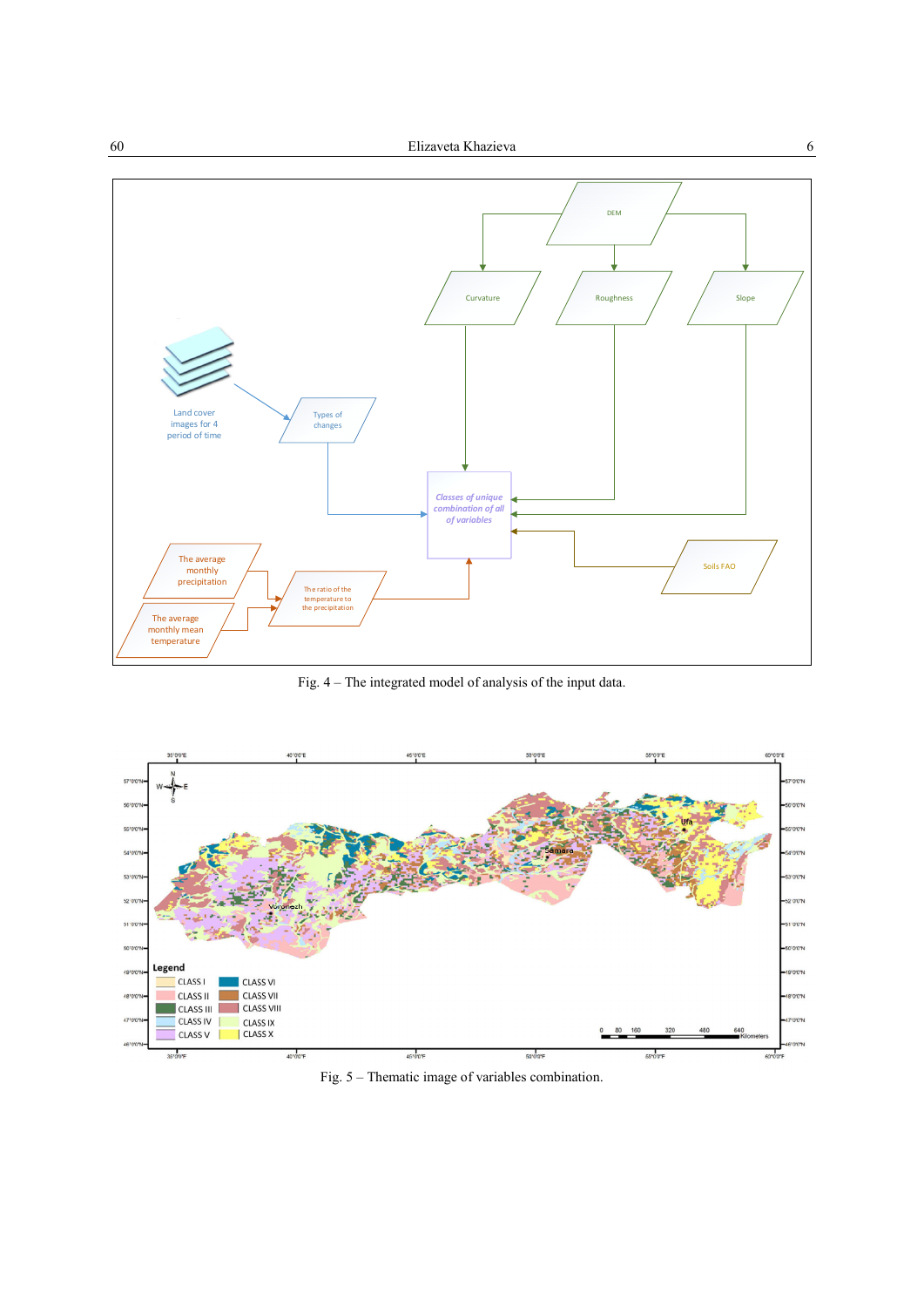| Class        | Altitude    | <b>Slope</b>   | Soils                                  | Temperature $({}^{\circ}C)$ | Precipitation    | Prevalent type of                             | The share of |
|--------------|-------------|----------------|----------------------------------------|-----------------------------|------------------|-----------------------------------------------|--------------|
|              | (m)         | $\binom{o}{l}$ |                                        | - average (spring           | (mm) average     | land cover                                    | the total    |
|              |             |                |                                        | $-summer)$                  | (spring –summer) | transformation                                | area $(\%)$  |
| I            | $100 - 150$ | $1 - 2$        | Haplic Greyzems                        | $18 - 20$                   | $60 - 70$        | $croplands \rightarrow$<br>wooded grasslands  | 0,82         |
| $\mathbf{I}$ | $100 - 150$ | $\leq 1$       | Haplic Chernozems                      | $18 - 20$                   | $40 - 50$        | no changes                                    | 21,34        |
| Ш            | $150 - 200$ | $\leq 1$       | Luvic Phaeozems                        | $16 - 18$                   | $60 - 70$        | $croplands \rightarrow$<br>wooded grasslands  | 7,36         |
| IV           | $0 - 50$    | < 1            | Haplic Greyzems                        | $18 - 20$                   | $60 - 70$        | no changes                                    | 3,08         |
| V            | $150 - 200$ | $\leq 1$       | Luvic Phaeozems                        | $18 - 20$                   | $60 - 70$        | $croplands \rightarrow$                       | 19,52        |
|              |             |                |                                        |                             |                  | wooded grasslands                             |              |
| VI           | $100 - 150$ | $2 - 4$        | Eutric                                 | $16 - 18$                   | $60 - 70$        | $grasslands \rightarrow$                      | 4,41         |
|              |             |                | Podzoluvisols                          |                             |                  | wooded grasslands                             |              |
| <b>VII</b>   | $150 - 200$ | $1 - 2$        | Luvic Phaeozems                        | $18 - 20$                   | $70 - 80$        | $grasslands \rightarrow$                      | 6,76         |
|              |             |                |                                        |                             |                  | wooded grasslands                             |              |
| <b>VIII</b>  | $150 - 200$ | $\leq 1$       | Haplic Greyzems                        | $16 - 18$                   | $60 - 70$        | $croplands \rightarrow$                       | 11,34        |
|              |             |                |                                        |                             |                  | grasslands                                    |              |
| IX           | $150 - 200$ | $\leq 1$       | Haplic Chernozems                      | $16 - 18$                   | $50 - 60$        | $grasslands \rightarrow$                      | 14,98        |
|              |             |                | (along rivers $-$<br>Eutric Fluvisols) |                             |                  | wooded grasslands                             |              |
| X            | $150 - 200$ | $1 - 2$        | Haplic Greyzems                        | $14 - 16$                   | $60 - 70$        | $grasslands \rightarrow$<br>wooded grasslands | 10,39        |

The description of the landscape units with characteristics of input variables

#### **4. RESULTS AND CONCLUSIONS**

The main trends of landscape changes are the croplands decreasing especially in 1990s, the situation begins to improve by 2000–2006s (Fig. 3). It probably has to do with the reforming procedure which had been started since 1900s. Up until that time, the land had been under federal ownership; now the farmers received a partial ownership, however, little change in land use followed: similar to the Soviet practice, Russia's agriculture is still dominated by the former collective farms. Around 2000 the economic situation in Russia was again stabilized (Ioffe *et al.*, 2008). So in 2001, the new Land Code came into force. The Land Code regulates the transfer of state-owned lands to private property. Furthermore, these drivers are steered by the social and economic transition: changes in ownership, stagnation of agriculture, re-industrialization, infrastructure development, and others (Milanova, 2012).

The whole area is being characterized with the process of overgrowth, nevertheless this tendency could be clearly observed in the west regions. The eastern part of the territory is characterized by conversion of croplands into grasslands and wooded grasslands. The croplands had been changed by wooded grasslands and shrublands, also the grasslands had given place to wooded grasslands. The first type of transformation is more related to the southern areas with higher temperature (spring-summer season), chernozems, and flatter slopes and, in general, lower altitude. Another one is more typical of the north and east-north part of the territory. These areas are characterized by lower temperature (spring-summer season), greyzems and haplic chernozems on the steeper slopes. For a better understanding of the impacts caused by political and economic developments on land use further studies are necessary. Different spatial levels of the LUCC study help providing an understandable presentation of the geographical distribution of areas with different LUCC trends and degree of land cover transformation. Thus, the investigation and GIS modeling analysis on different scales should be fulfilled. The developed model has to be amended by adding some socio-economic data. It would help to better understand the process in a particular area and would allow to emphasize the drivers of the changes more precisely.